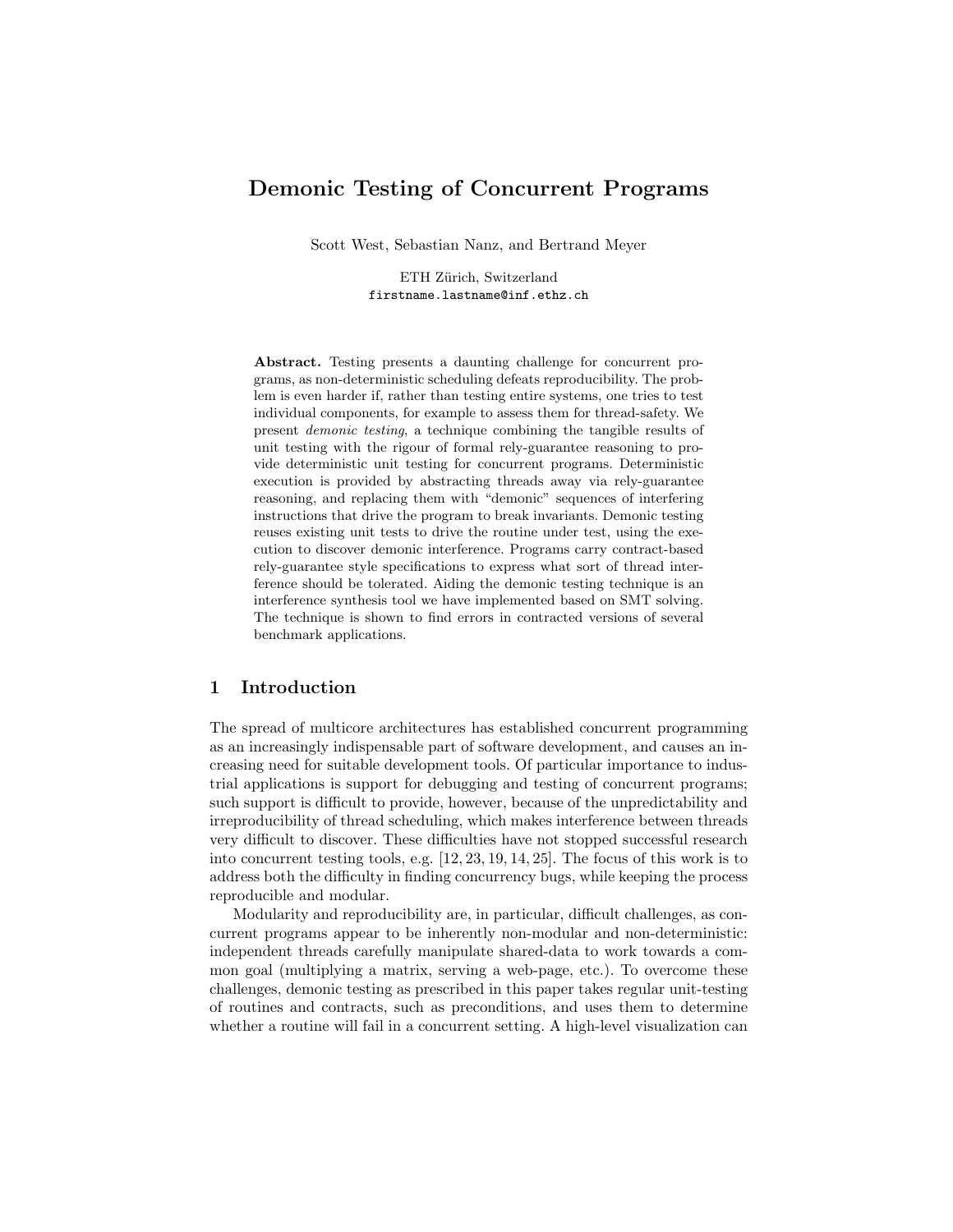be seen in Figure 1, where the program-state is exported during testing to a constraint-based synthesis tool along with a precondition. If the synthesis tool can violate the precondition with the actions of another thread, this indicates that the routine is vulnerable to interference.



Fig. 1: Finding dynamic interference

The overall process of demonic testing can be seen in Figure 2. Given a set of classes and one of their routines s chosen for testing, we perform:

- Class-to-domain transformation: collect all supplier classes for the routine s, and convert them to an abstract domain description for synthesis tool.
- Routine instrumentation: instrument the routine s to serialize the state.

These two steps produce a domain description and an instrumented routine which are passed to the remaining two modules of the system:

- Testing tool This component runs the instrumented version of s with relevant test cases. Test cases may for example be obtained from an automatic testing tool, such as AutoTest [18].
- DemonL (synthesis) tool This component takes the domain description as input and dynamic state of s recorded by the testing tool and produces sequences of interfering actions.

If the demonL tool finds interference for a test case, the interfering instructions are given. If no such interference can be found then the test succeeds.

An evaluation of the technique shows that it can successfully catch 7 out of 8 selected bugs of the concurrency bug collection [6], which include known bugs in major applications, such as Apache and MySQL – entirely without threads. The implementation of the technique is available [11, 7].

The remainder of this paper is structured as follows. In Section 2 an overview of the approach and a running example are introduced. The overall technique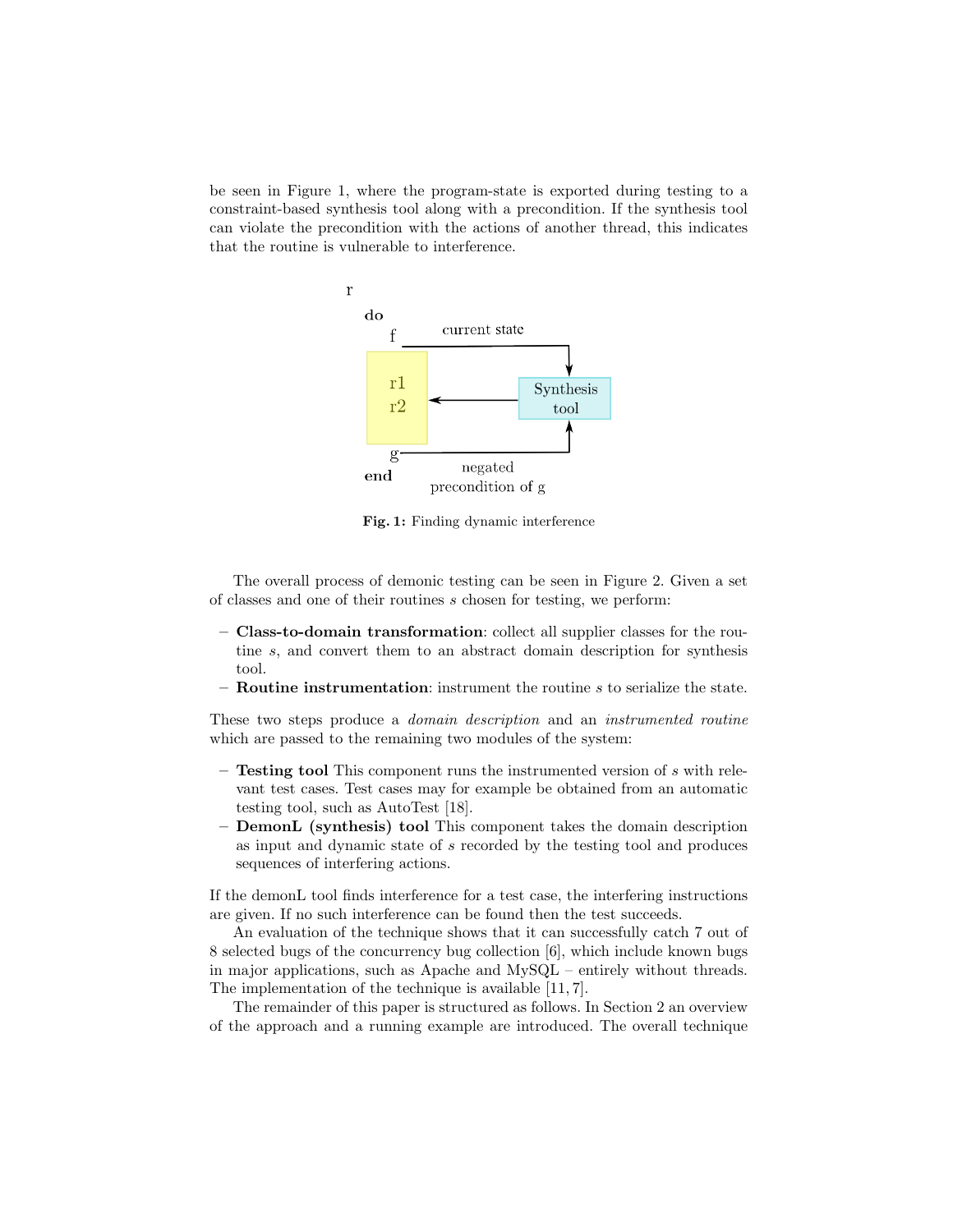

Instrumented routine

Fig. 2: Overview of the system architecture

is described in detail in Section 3, including the foundational concepts and the transformation of classes into the language of the demonL. We evaluate the technique in Section 4. Discussion on related work follows in Section 5, and we conclude in Section 6.

# 2 Example testing run

To provide intuition for the demonic testing technique, this section introduces the running example.

The technique works with any language that can carry contracts, including  $C#$  (.NET code contracts) [5], Java (JML) [15], D, and Eiffel [17]; in the following we use the Eiffel syntax. Routine contracts in Eiffel are specifications in the form of pre- and postconditions as part of require and ensure clauses, respectively. The old keyword indicates that the value following it will be considered from the pre-state of the routine execution.

To apply the technique to non-Eiffel programs, a first step of translation into Eiffel is currently required. This requirement is a property of our current setup, not an intrinsic limitation of the method of demonic testing introduced in this article, which can be applied to any language supporting contracts.

Example The Eiffel class IDLE\_COUNTER in Figure 3 represents a collection of idle workers. The idle-counter can increase and decrease the number of idle workers. The wait\_for\_idle routine will decrease the number of idle workers if there are any, otherwise it waits on a condition variable until there are more idle threads. The objective is to test the routine wait\_for\_idle for usage in a concurrent setting.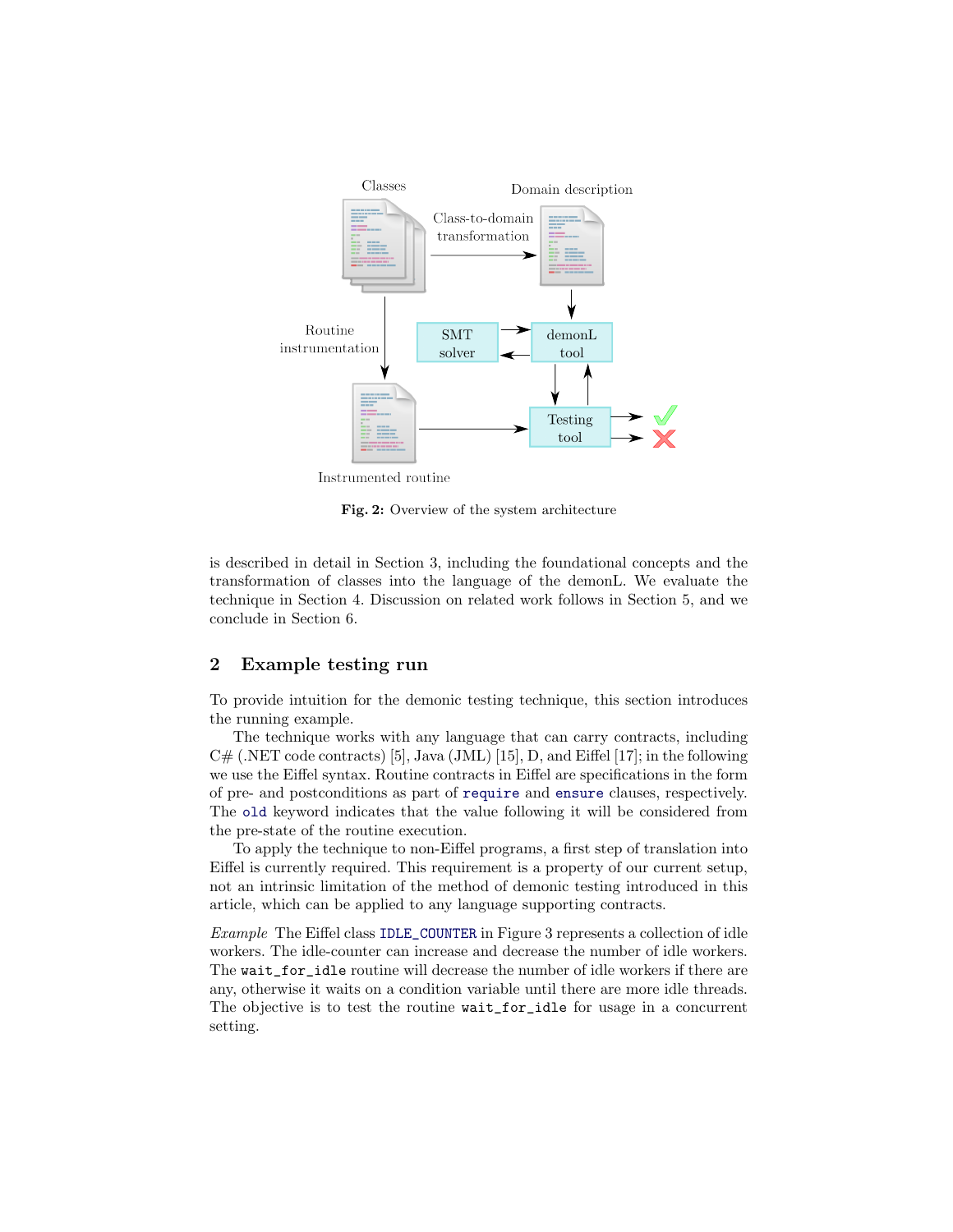```
class IDLE_COUNTER
feature
 num_idlers: INTEGER
 increment
   do . . . end
 decrement
   require
     non_zero: num_idlers > 0
   do . . .
   ensure
     num_idlers = old num_idlers - 1
   end
end
                                              wait for idle
                                                do
                                                  if num idlers = 0 then
                                                    mutex.lock
                                                    if num idlers = 0 then
                                                      -- release locks on mutex
                                                      -- and wait on condition
                                                     non_zero.wait (mutex)
                                                    end
                                                    mutex.unlock
                                                  end
                                                  decrement
                                                end
```
Fig. 3: Work distribution example

Demonic testing uses the dynamic state at a given program point to analyze statically whether concurrent interference at that point could cause a fault, see Figure 1. We consider a fault to exist if the next instruction to be executed could have its precondition violated due to other threads modifying shared state. Part of the response from the static analysis is a sequence of instructions that would move the program into a state that would cause a fault. These instructions represent other threads that may give rise to a failure in the program.

Example While running a unit-test of the wait\_for\_idle routine in Figure 3, the tool instruments the routine wait\_for\_idle with calls to the synthesis tool. For a given test case, the tool reports whether or not interference could be found that will lead to a failure of the routine. In this example, the tool reports that an extra call to decrement immediately before the existing call to decrement will cause a violation.

There are two ways to respond to a warning by this method: either to modify the behaviour of the program so that it is not vulnerable to this kind of interference, or to refine the specification and only allow certain interference. In the case of Figure 3, synchronization instructions could be introduced to prevent concurrent access of the shared data.

Example The developer can express that the interference found in Figure 3 does not occur by limiting the interference that can be generated. For example, the restriction could be: num\_idlers >= old num\_idlers. This specification disallows the environment from removing idle workers; upon retesting no violations are reported.

### 3 Demonic testing

This section presents the founding concepts and implementation of demonic testing as well as the approach to handling common synchronization primitives in a thread-free and modular way.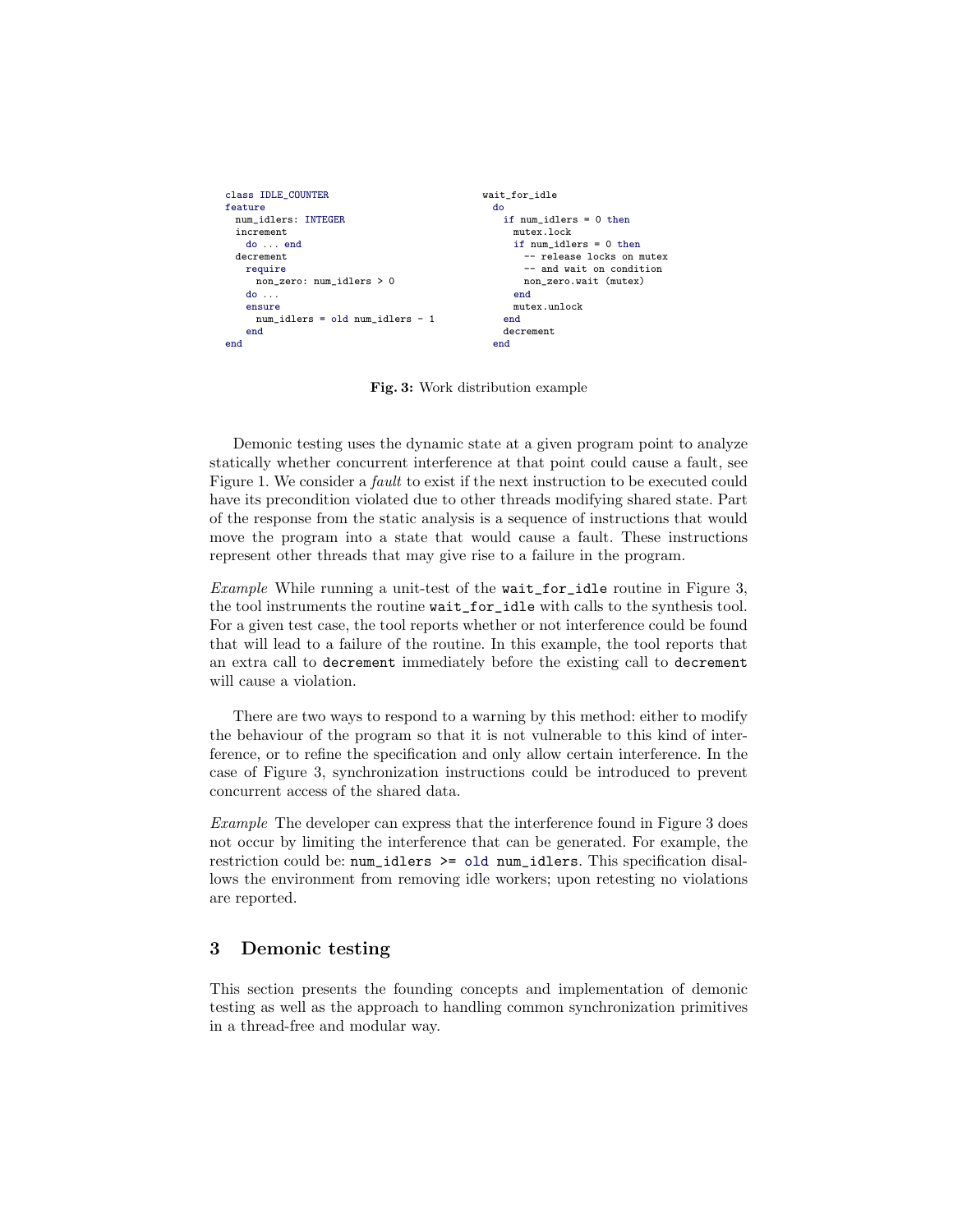Demonic testing takes classes annotated with traditional contracts and relyspecifications and uses static analysis in combination with the state from runtime to indicate where there may be errors due to concurrent executions.

### 3.1 Application of rely-guarantee reasoning

The rely-guarantee formalism [13] provides a framework to express and reason about interference in concurrent programs. The interaction between a component and its environment is included in the component's specification, allowing compositional reasoning about concurrent programs.

The formalism proposes an extension of the usual Hoare logic specification  $(P,Q)$  of a routine s with precondition P and postcondition Q, to a four-tuple  $(P, R, G, Q)$  which additionally contains a rely-condition R and a *quarantee*condition G. The new conditions are binary predicates on states and describe the state changes that the environment (other threads) is allowed to make. A routine s satisfies its specification if, starting in a state satisfying  $P$ , under environmental interference adhering to  $R$ , s only makes state changes allowed by  $G$ , and finishes in a state satisfying  $Q$ .

The demonic testing approach uses a subset of the rely-guarantee concepts, namely the *rely*-conditions and the notion of *stability*, to specify interference generation for concurrent programs. The rely-specifications are manually added to the method under test, expressed as a postcondition with the tag rely. The rely tag indicates that this is only for demonic testing.

The concept of stability allows us to ascertain whether a routine can operate correctly in spite of the interference described by the rely-specification. Formally, the stability of a state-predicate  $p$  with respect to a rely-condition  $R$  is given as:

$$
stable(p, R) \equiv \forall \sigma, \sigma'. p(\sigma) \land R(\sigma, \sigma') \rightarrow p(\sigma')
$$

With the notion of the rely-condition one can express the goal of the testing strategy in the following terms: given the rely-condition  $R$  of a routine  $s$  under test, try to create interference that would drive the program to violate the precondition pre of some call in the body of s.

Example In the running example, we have the following stability formula for the precondition of decrement:

$$
num\_idlers(\sigma(this)) > 0 \land num\_idlers(\sigma'(this)) \ge num\_idlers(\sigma(this)) \rightarrow num\_idlers(\sigma'(this)) > 0
$$

Demonic testing distinguishes itself from other techniques of program verification by the usage of a dynamic program state to reduce the need for program specification. The goal given to the demonL tool is merely the negation of the stable predicate,  $\exists \sigma, \sigma'. p(\sigma) \wedge R(\sigma, \sigma') \wedge \neg p(\sigma')$ . In demonic testing, this is formula simplified by two assumptions:

1. that the routine is correct without interference, and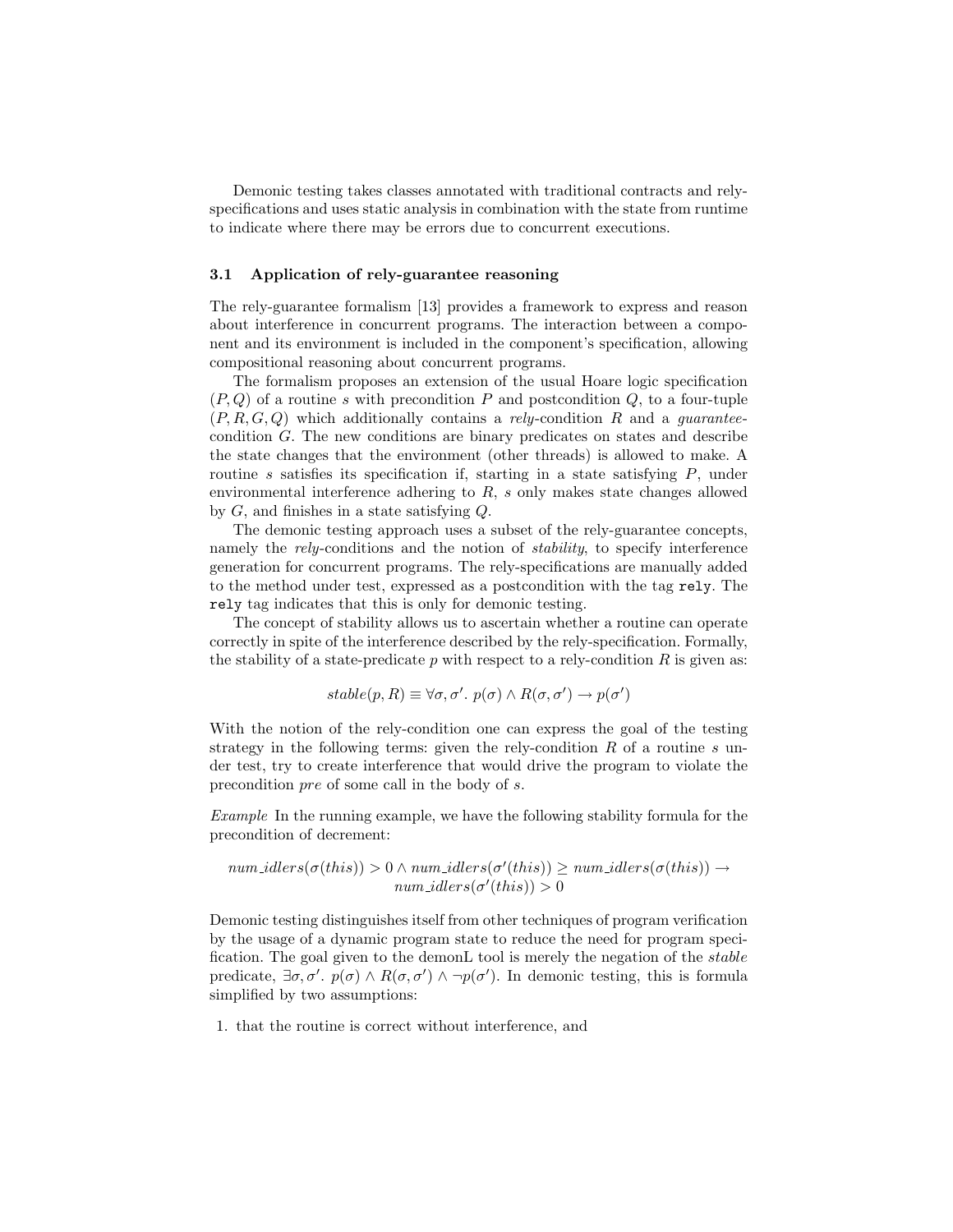2. that the test-cases driving the routine constitute the inputs on which it is expected to work correctly.

The first point allows us to assume  $p(\sigma)$ , the second allows us to remove  $\sigma$  as a quantified expression, as it is given by the dynamic state. This leaves solving only  $\exists \sigma'. R_{\sigma}(\sigma') \wedge \neg p(\sigma')$ , where  $R_{\sigma}$  is the rely condition specialized to the concrete program state. Since the rely condition is specialized, it doesn't have to handle cases that never arise in normal program execution; this lowers the amount of required annotation. Additionally, there is no specification required for typically difficult to specify cases, such as loop variants and invariants.

#### 3.2 The domain description language

Program synthesis constructs a program that satisfies a given specification. Demonic testing uses program synthesis to construct interference, actions performed by other threads, which indicates errors in concurrent programs.

Facilitating the demonic testing approach are a language and tool: demonL. In the same spirit as the verification language Boogie [2], demonL serves as an intermediate language to express the allowable types of interference. The input to the tool consists of two parts: a domain and a goal.

The domain language is as follows:

| Domain    | $ ::= [TypeDecl   ProcDecl]^*$                               |
|-----------|--------------------------------------------------------------|
| Type Decl | $ ::=$ type ident {Decl <sup>*</sup> }                       |
| Decl      | $ ::= ident : ident$                                         |
| ProcDecl  | $ ::= ident(Decl^*)[:ident]$ ? Pre? Post?                    |
| Pre       | $ ::= \text{require} \text{Tagged} \text{Expr}^*$            |
| Post      | $ ::=$ ensure $TaggedExpr^*$                                 |
|           | $TaggedExpr ::= tag : Expr$                                  |
| Expr      | $ ::= op \; Error \mid \; Error \; op \; Error \;   \; Call$ |
| Call      | $ ::= ident(Expr^*)$                                         |

where *op* can be the common infix and prefix operators, with the addition of an old prefix operator.

To specify the desired initial and final states the following goal language is used, sharing the same expression and declaration syntax as the domain format.

> $Goal \qquad ::= Decl^* \text{ InitialState } FinalState$  $InitialState ::=$  initial  $Expr^*$  $FinalState ::= \textbf{final} \; Expr^*$

Example Figure 4 shows a program written in demonL, corresponding to the class IDLE\_COUNTER in Figure 3.

The domain describes the state through data structures, functions on the state, as well as procedures that transform the state. Procedures and functions are described with pre- and postconditions. The goal describes the entities in the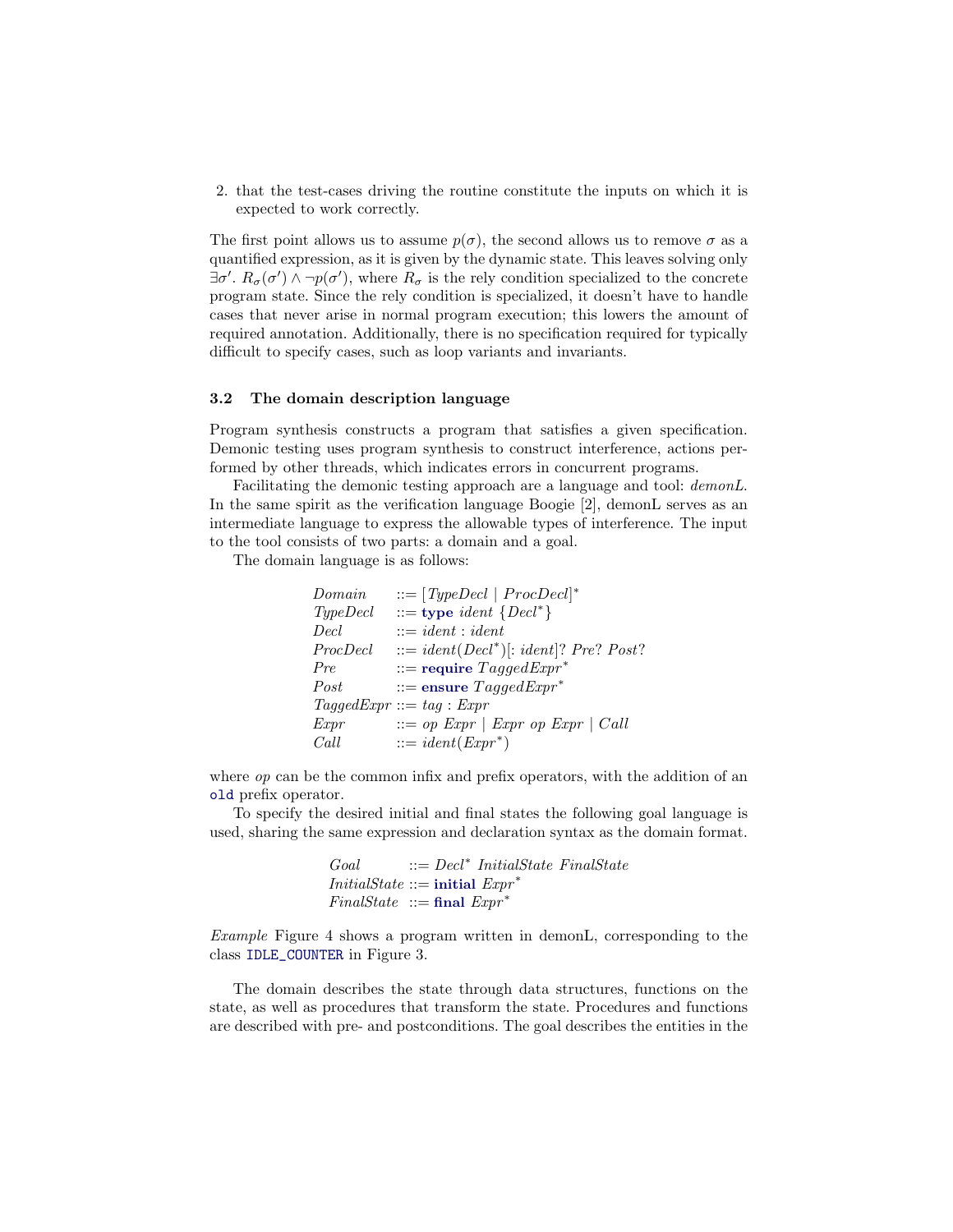| type $Idle$ Counter ${num_idlers: Integer}$  | this: Idle_Counter           |  |  |
|----------------------------------------------|------------------------------|--|--|
| increment (this: Idle_Counter)               |                              |  |  |
| .                                            | initial                      |  |  |
| decrement (this: <b>Idle_Counter</b> )       | not (this $=$ null) and      |  |  |
| require                                      | this.num_idlers $= 1$        |  |  |
| non_zero: this.num_idlers $> 0$              |                              |  |  |
| ensure                                       | final                        |  |  |
| this.num_idlers $=$ old this.num_idlers $-1$ | not (this.num_idlers $> 0$ ) |  |  |
| Domain specification                         | Goal specification           |  |  |

Fig. 4: The IDLE\_COUNTER class in demonL

system and constraints on the initial state and final state. The final state relates the initial and goal states through the use of old operator, which references the values in the initial state.

DemonL constructs an initial state that satisfies the initial constraints, a series of actions, and a final state that is the result of the actions applied in order, and also satisfies the final-state constraints.

Example To find the possible interference that could be used to destabilize Figure 3, the goal specification found in Figure 4 is used. The goal specification contains the negation of the precondition of the decrement operation, here: this.num\_idlers <= 0. However, if the goal includes the rely-condition restricting the interference to only non-decreasing effects on the number of idle workers, then the program is correct under the rely assumption.

### final

this.num idlers >= old this.num idlers and not (this.num\_idlers  $> 0$ )

Again we can see the same shape stability criterion,  $\exists \sigma'. R_{\sigma}(\sigma') \wedge \neg p(\sigma')$ .

### 3.3 Class transformation

We assume an input (Eiffel) class C has three components:  $C_{\text{name}}$ ,  $C_{\text{attrs}}$ , and  $C_{\text{routines}}$ .  $C_{\text{name}}$  denotes the name of the class. The attributes of the class,  $C_{\text{attrs}}$ , are denoted by  $a : t$  to indicate an attribute  $a$  that has type  $t$ . Every routine s in  $C_{\text{routines}}$  has a name, denoted by  $s_{\text{name}}$ . Also, every routine can have a preand postcondition, denoted by  $s_{pre}$  and  $s_{post}$ .

The translation function to convert class files into demonL domains (see Figure 2) is shown in Table 1. Note that the presentation of this translation function uses a pattern-matching style, with the function matching arguments in a top-down fashion.

– Attributes, along with the class name, are transformed into a datatype in demonL.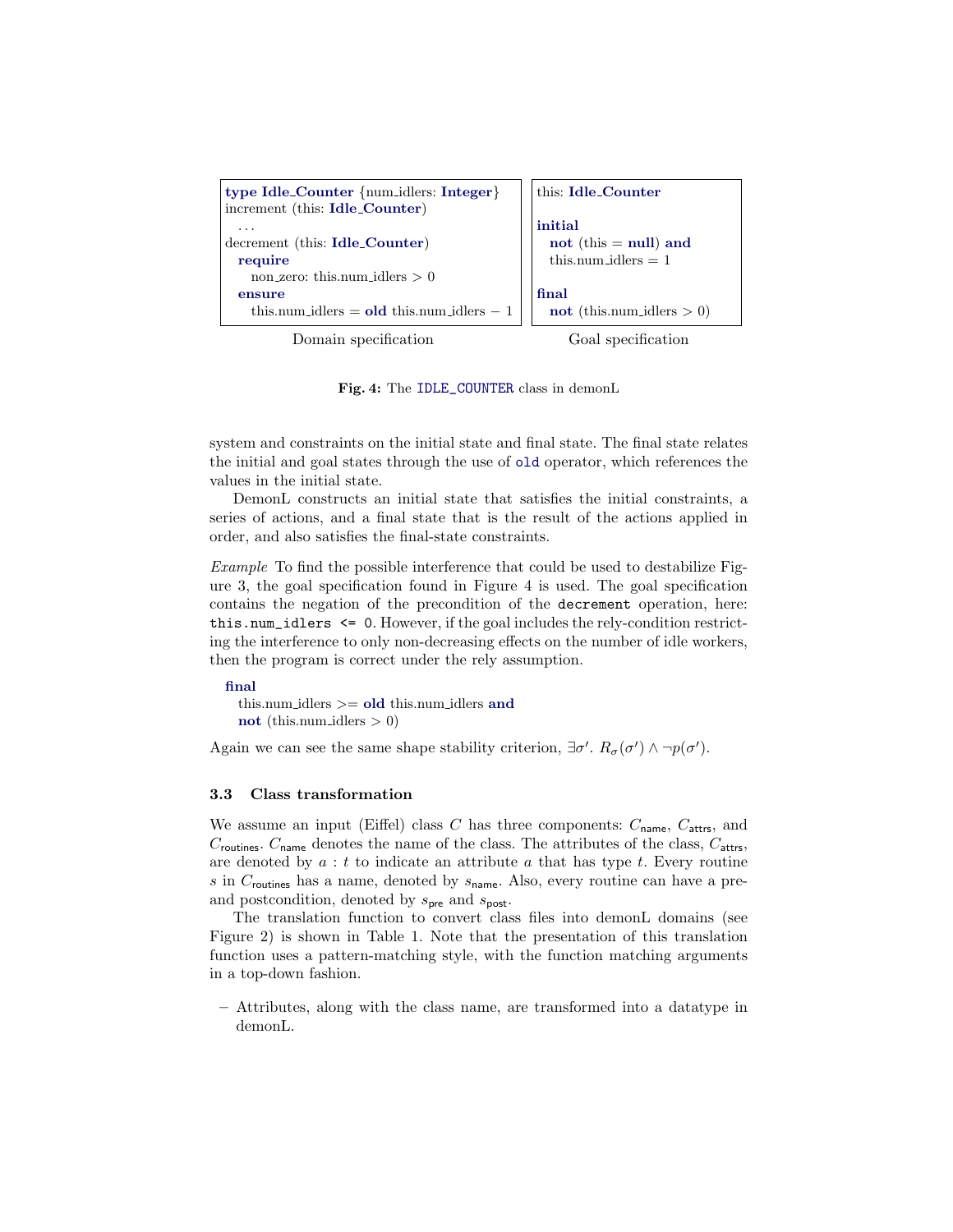| $trans(C) = \{feat(C, f)   f \in C_{\text{features}}\} \cup \{data(C)\}\$                                                              |  |  |  |  |  |  |
|----------------------------------------------------------------------------------------------------------------------------------------|--|--|--|--|--|--|
| $\overline{data(C)} = \textbf{type } C_{\textsf{name}} \{ C_{\textsf{attrs}} \}$                                                       |  |  |  |  |  |  |
| $feat(C, f) = f_{name}(args(C, f_{args}))$                                                                                             |  |  |  |  |  |  |
| require $expr(f_{args}, f_{pre})$                                                                                                      |  |  |  |  |  |  |
| ensure $expr(f_{args}, f_{post})$                                                                                                      |  |  |  |  |  |  |
| $args(C, as) = (this : C_{name}) :: as$                                                                                                |  |  |  |  |  |  |
| $expr(args, x.f(as)) = f(exp(args, x), expr(args, as))$                                                                                |  |  |  |  |  |  |
| $expr(args, e_1 \text{ op } e_2) = expr(args, e_1) \text{ op } expr(args, e_2)$                                                        |  |  |  |  |  |  |
| $expr(args, op e) = op expr(args, e)$                                                                                                  |  |  |  |  |  |  |
|                                                                                                                                        |  |  |  |  |  |  |
| $\mathit{expr}(\mathsf{args}, v) = \begin{cases} v & \text{if } v \in \mathsf{args} \\ \mathit{this}.v & \text{otherwise} \end{cases}$ |  |  |  |  |  |  |

Table 1: Translation function

– Routines are transformed using feat directly into demonL procedures with pre- and postconditions.

The result of a function is denoted by having equality on the Result value, for example Result =  $2 * x$ . Argument-list transformation of routines and functions explicitly includes the normally implicit self-reference in object-oriented programs. The translation of expressions is largely straightforward, with the target of a call moving to the first argument of the call, to coincide with the argument-list transformation.

Example An example of this translation process can be seen by examining how Figure 3 is translated to Figure 4.

#### 3.4 Routine instrumentation

As part of the technique, the routine under test must be instrumented (see Figure 2). The instrumentation augments the program execution so it is able to encode the dynamic state of the program for demonL. This procedure is straight-forward.

### 3.5 The demonL tool

The output of the tool is the sequence of actions, and their arguments, that bring the program from the initial to the final state. Given the specifications in Figure 4, this would be a call to decrement. If the underlying SMT solver reports that the constraints are unsatisfiable, this indicates that no sequence of actions could be found. To avoid long synthesis times, the tool constructs sequences bounded by number of instructions and number of unique references for each user-constructed type.

However, because of the constraint-based nature of the encoding, first the tool solves the interference problem in a single step with no actions to constrain the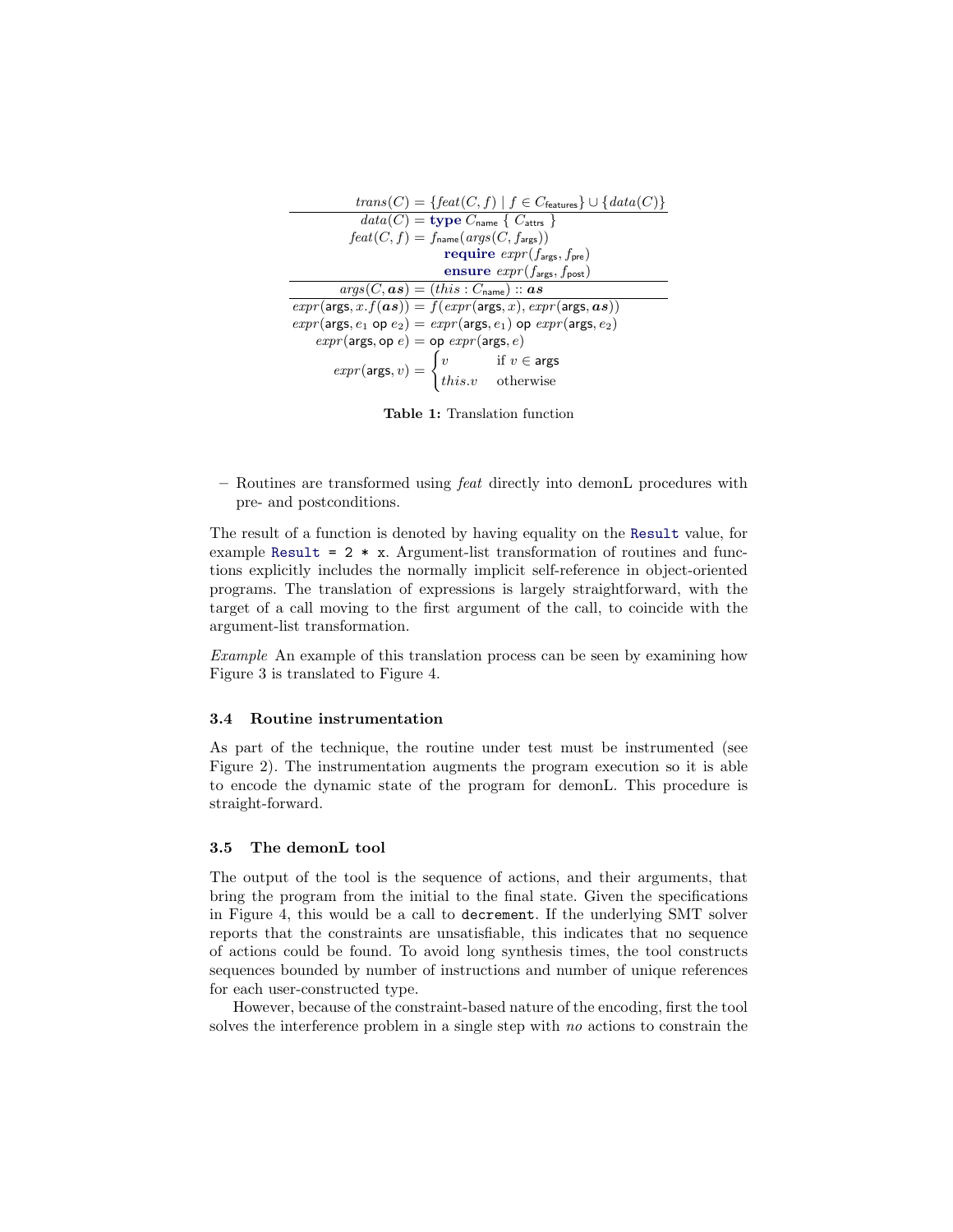transformation. This is equivalent to a proof of instability. If the tool determines that interference is possible then it tries to obtain the sequence of actions. If, even without constraints, it cannot find interference then interference is impossible no matter the actions or bounds given to the tool. This means that demonL's determination of the absence of interference is not limited by the inability of the tool to construct a sequence of appropriate instructions.

Having an intermediate language and tool offers substantial advantages to the application of the demonic technique: separating the complexity of encoding the verification conditions from the task of routine instrumentation, and the possibility to target more than one source language and and more than a single solver in the back-end. The current technology choices for demonL are Eiffel as a source language to be translated to demonL, and Yices [9] as the SMT solver.

DemonL is similar to planning tools. In particular it allows the movement from an initial state to a final state by a series of actions. However, the specification of the initial state and the actions are permitted to be weaker than generally allowed by planning tools that use languages such as the Planning Domain Definition Language (PDDL) [16]. Where PDDL only allows the effect of an action to be expressed using certain atomic-terms our tool has no such restriction: any expression can be used to describe the effect of an action. For example, where a PDDL domain would require a post-condition such as attribute = 5, demonL is able to deal with with post-conditions such as attribute > 3. DemonL also does not assume determinism of the actions. These qualities are important when representing program specification, which are typically incomplete.

DemonL is available for download from [7].

#### 3.6 Handling synchronization primitives

The use of threads to construct concurrent programs inherently exhibits two types of effects:

- the necessary, where a thread contributes a result to another thread, and
- the incidental, which are side-effects of necessary actions, and are also modifications to shared state.

When we consider concurrent applications as a combination of necessary and incidental effects, the necessary aspect of concurrency can be seen as a dependency, and the incidental aspect can be seen as interference. One thread depends on another to provide a computational result in a shared memory location. In threaded programs, these dependencies are made explicit by a mutex's lock, or a condition variable's wait routine.

When unit-testing a class or method, it is common to provide stub methods or objects in the place of dependencies. For example, a full database connection may be replaced with one containing only a small fixed selection of data.

Although mutexes, semaphores, and condition variables carry no explicit invariants, their usage in programs is almost always accompanied by an implicit invariant related to a resource. Consequently, they can have meaningful postconditions that we can use to create stubs to test concurrent programs without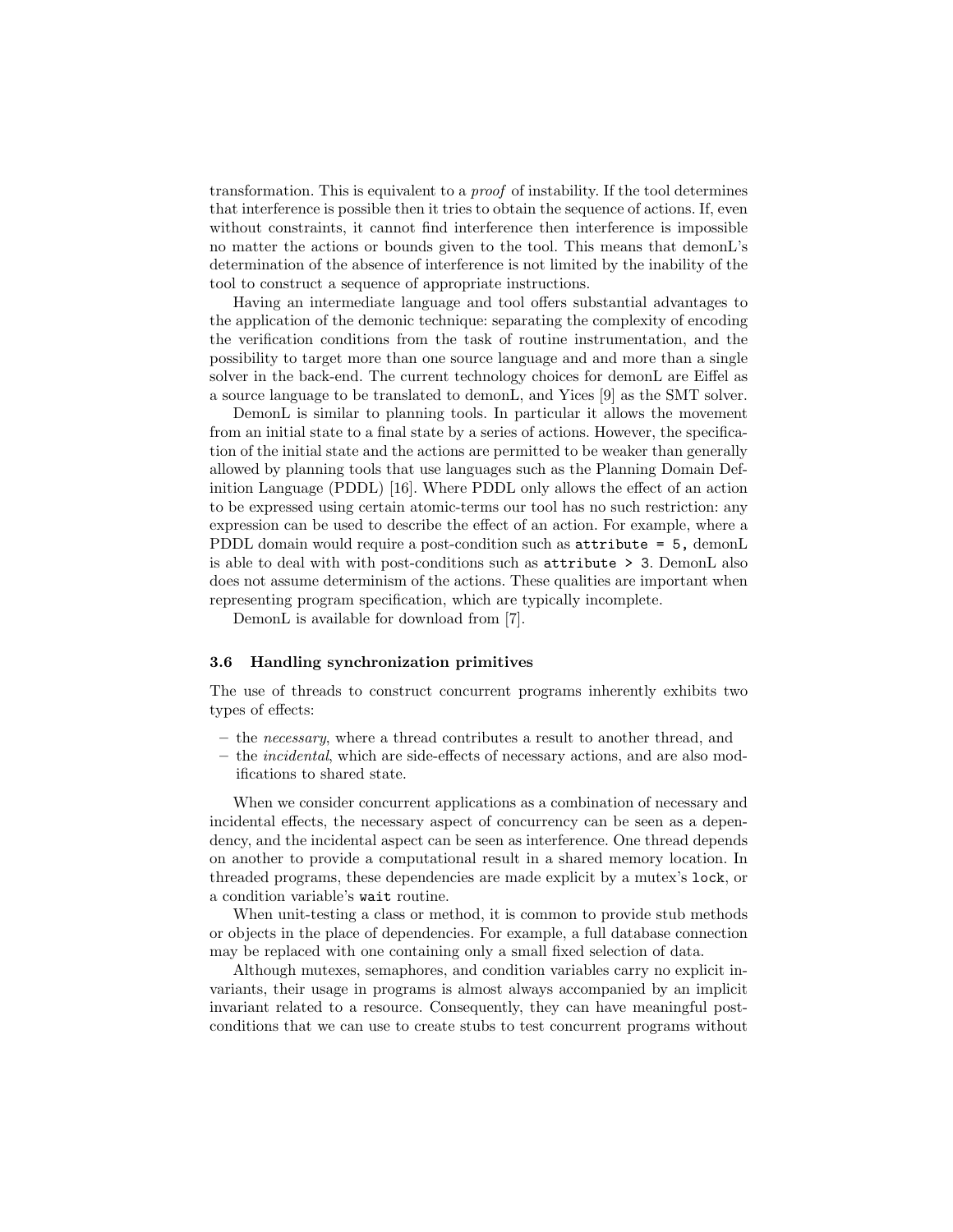requiring threads. They merely need to be replaced with normal function calls that ensure the same postcondition.

Example Assume a simple producer/consumer-style program, such as that given in Figure 5. The call to cond\_var.signal in the produce routine has the precondition that the number of products is greater than zero. The counterpart in the consume routine, the call to cond\_var.wait, has the same post-condition: product > 0.

```
produce
 do
   product := product + 1
   if product = 1 then
     cond_var.signal
   end
  end
                                            consume
                                             do
                                              if product = 0 then
                                                cond_var.wait
                                               end
                                               product := product - 1
                                              end
```
Fig. 5: Producer/consumer coordination

To create a stub for the call to cond\_var.wait, replace the implementation of wait on the condition variable with

wait do product  $:=$  product + 1 end

The new wait satisfies the invariant for the condition variable, and requires no other thread to work. The corresponding stub for signal would similarly have product > 0 as a precondition and an empty body.

### 4 Experimental evaluation

It is essential for a testing technique to be judged by its reaction to bugs that occur in real software. For this purpose, we use a selection of bugs from a concurrency bug database [26, 6] to determine if demonic testing can detect and help form fixes for the faults. No particular criteria was used to select bugs from the database, besides striving for an overall diversity of faults. All experiments were carried out on an Intel Q6600 2.4GHz with 4GB of RAM.

#### 4.1 Conversion from source programs

All of our test cases are extracted from real projects and translated into Eiffel. Since well-known concurrent applications with specifications are rare, we slice the non-essential elements from well-known code then convert it to Eiffel and add contracts. This is also done to enable the analysis of bugs from many languages, while minimizing the differences due to language features. To see an example of this process, the original Apache C-code for the running example is given in Figure 6. The main differences are the removal of the recycled pool functionality,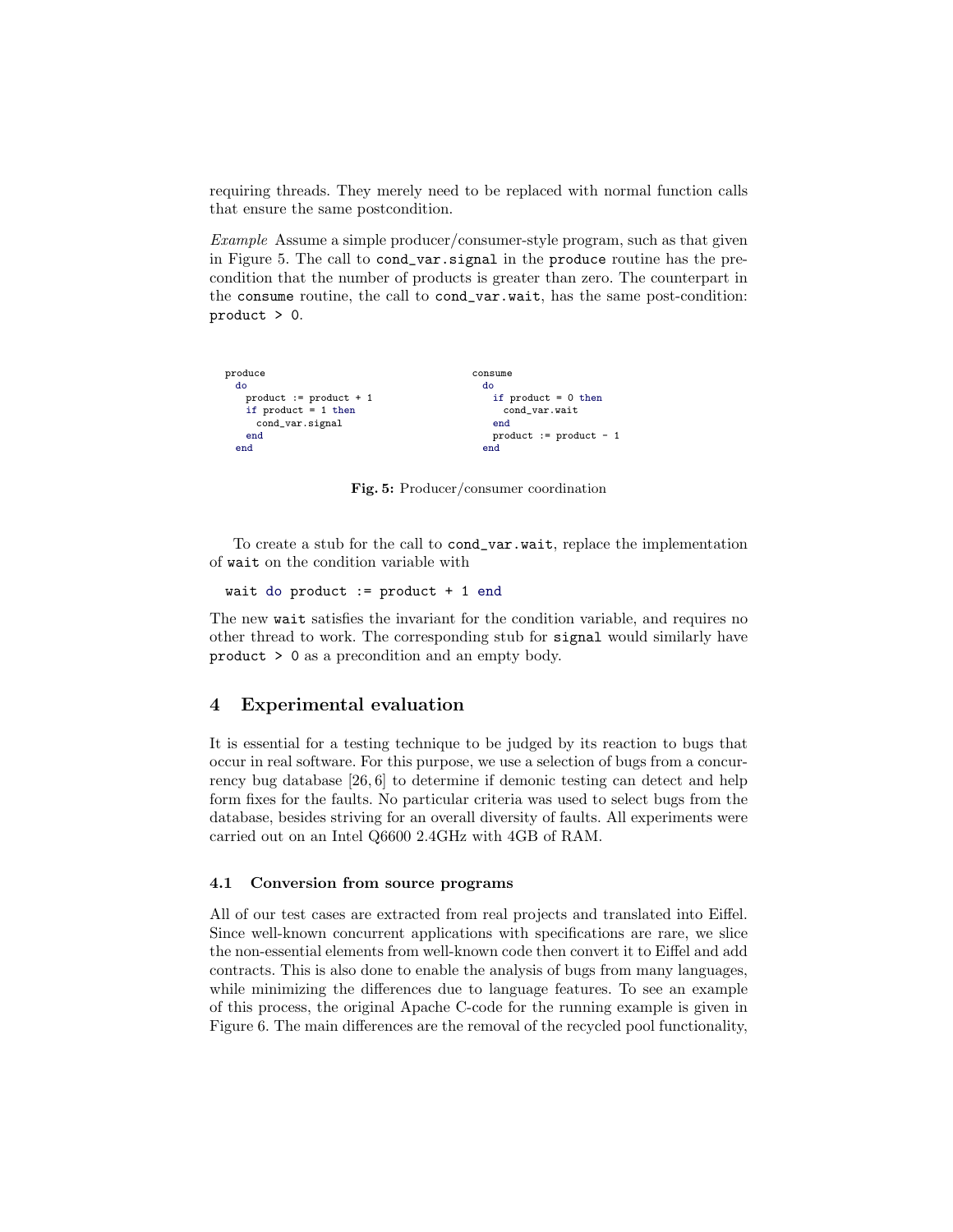and the removal of the explicit return-value checking of concurrency primitive (locks, condition variable) operations that is typically handled by exceptions in languages that support them.



Fig. 6: Original wait\_for\_idle routine from Apache

#### 4.2 Results

Table 2 lists the collection of concurrency bugs that we use to perform our evaluation; the first seven are from the bug database, with the last being a well-known Java standard library bug. All bugs have been replicated using the demonic testing technique, with the exception of MySQL #169, as explained in the discussion at the end of the section. Inspired by the AutoTest approach, work initially began using Eiffel as the source language; to broaden the scope of the evaluation we translated bugs from multiple other languages. These examples are available for download [7].

The time taken to generate interference, or determine that none exists, was measured for the bugs that were successfully tested. The average time taken was 100ms for each request to demonL. This time is different from the times in Table 2, as each time in the table may include many requests to demonL.

The rest of this section analyzes the effort required to write the necessary program contracts, the conversion process, and concludes with a discussion of the notable properties of the technique.

#### 4.3 Annotation complexity

In any approach which requires the addition of specification via program annotation, the burden that this annotation places on the programmer is highly relevant. Although difficult to measure objectively, we place the annotations into three categories: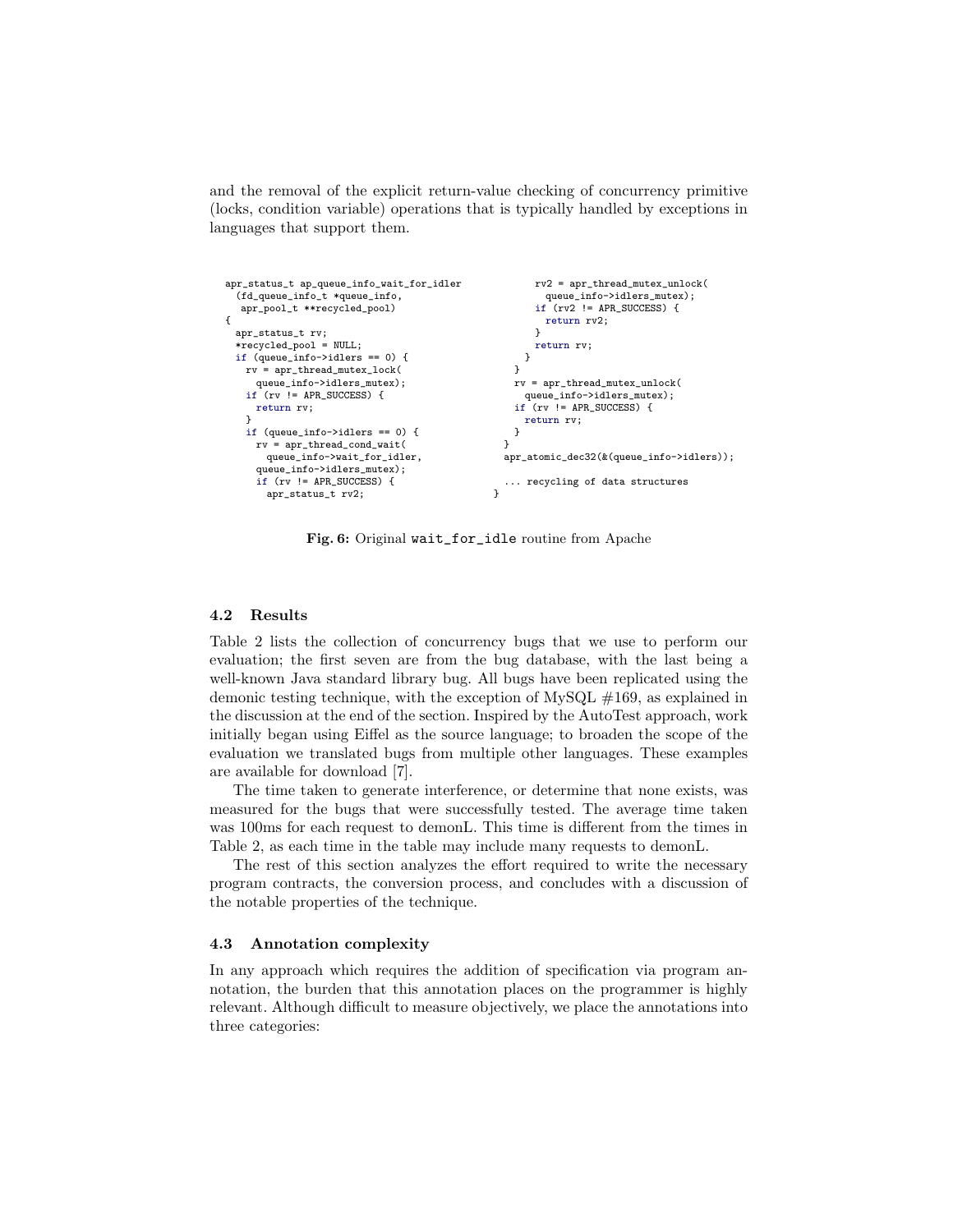|                                |                                       |     | Annotation |                |                                  |       |
|--------------------------------|---------------------------------------|-----|------------|----------------|----------------------------------|-------|
| Program/Bug                    | Bug type                              |     |            |                | LOC Lock Simple Complex Time (s) |       |
|                                | $1$ Apache #21285 Atomicity violation | 125 | 0          | 4              |                                  | 0.982 |
| $2$ Apache $\#25520$ Data-race |                                       | 101 | 0          | 2              |                                  | 0.124 |
| $3$ Apache #45605 Data-race    |                                       | 227 | 1          | $\overline{4}$ |                                  | 0.217 |
| $4$ MySQL $\#169$              | Atomicity violation                   | 69  |            |                |                                  |       |
| $5$ MySQL $\#644$              | Data-race                             | 124 | 0          | 3              |                                  | 0.939 |
| $6$ MySQL #791                 | Data-race                             | 113 | $\Omega$   |                |                                  | 0.139 |
| $7 pB\mathrm{Zip2}$            | Order violation                       | 168 | 1          |                |                                  | 2.289 |
| 8 Java Vector                  | Data-race                             | 70  | 0          | 2              |                                  | 0.032 |

|  |  | <b>Table 2:</b> Bug collection |
|--|--|--------------------------------|
|--|--|--------------------------------|

- Lock a rely-annotation denoting that a lock protects some shared data from change by another thread.
- Simple a non-concurrency-related program annotation stating a property of the program that is either a non-null check for a reference, or a linear equation.
- Complex a non-linear expression, or a frame condition that is necessary to limit the scope of an operation.

Table 2 collects the types of annotations required in the test cases. These are the types of annotations required for demonic testing to give the correct cause of the bug in the full program in the cases of Apache, MySQL, and pBZip2. In the Java vector implementation one of many possible causes is given, as it is part of a library.

#### 4.4 Discussion

The Apache bug #45605 example is notable due to the the double-check present in the wait\_for\_idle routine. Separate tools exist to classify some data-races as "potentially benign" [20]; the double-check pattern is benign and difficult for pure data-race checkers to deal with. Demonic testing does not require any secondary approaches to accomplish this: the determination of benign vs. malignant data-races is based on the program contracts.

The only bug from our test set which could not be discovered using demonic testing came from MySQL bug #169. The reason is that the invariant of the program could not be expressed without either ghost variables or artificially adding more data.

Incorrectly stated rely conditions will lead to both false-positives and falsenegatives, as these essentially form an axiom of the routine to which they belong. However, as in Table 2, all rely conditions required were of a very plain type, merely indicating that a certain lock protects some shared state.

The bounded synthesis done by demonL may affect the results by not considering interference from sequences of instructions that exceed the bound. However, this bound concerns the search for instruction sequences; there is also an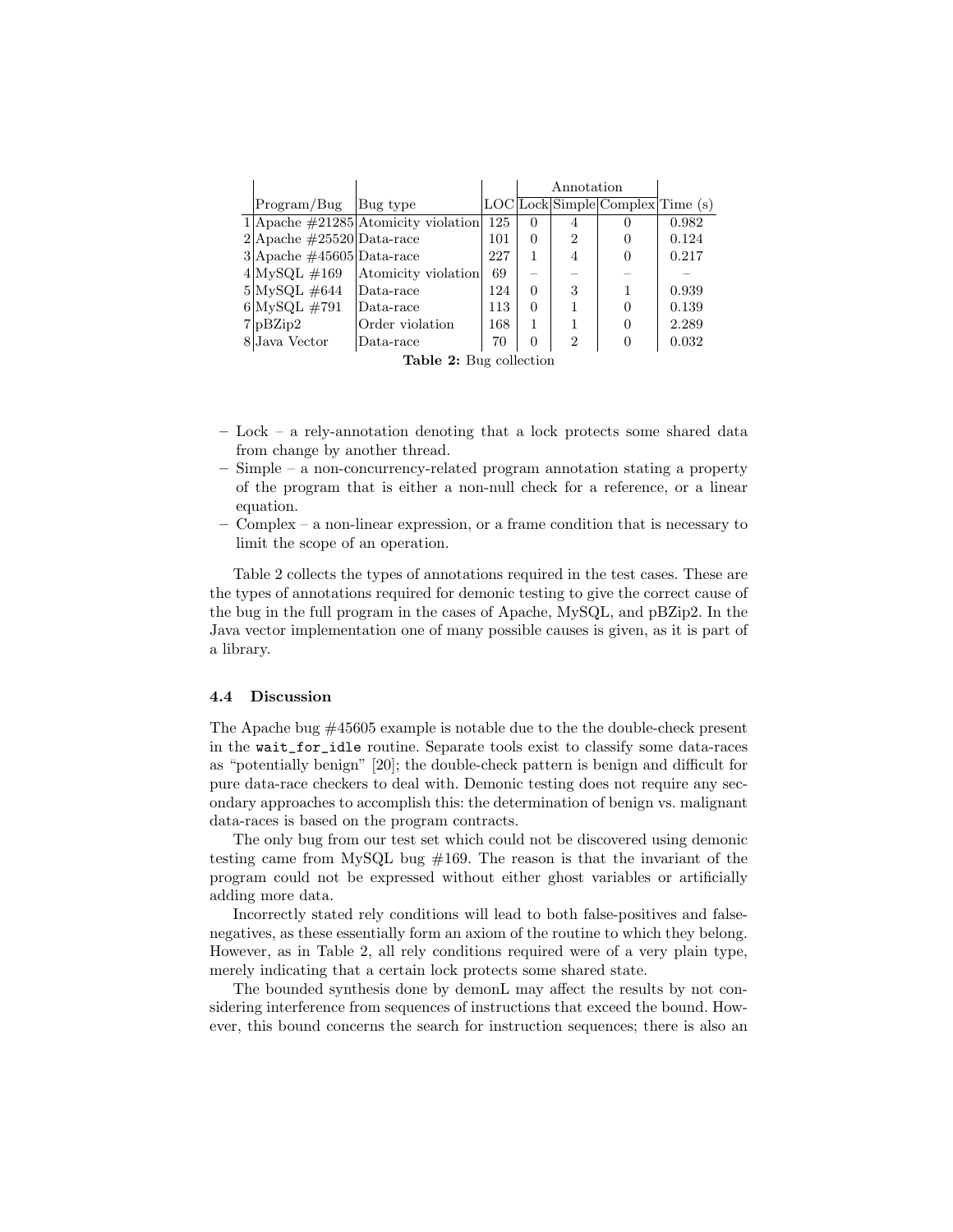initial unbounded-verification that demonL performs to determine the stability before trying to synthesize interference. The worst case is that the tool is unable to find the sequence of actions but still reports whether interference is possible. All bugs our evaluation examined required only single-action interference to become evident. This suggests that many concurrent bugs manifest themselves with little prompting; and that causing errors to present themselves in threaded executions is difficult due to scheduling rather than maintaining very complicated invariants.

This experimental method is limited by the number and selection of examples, it is possible that drawing on a larger pool of examples would offer greater insight into the properties of demonic testing. However, the small sample size is mitigated by the wide variety of types of concurrency bugs. Although every effort was made to make a faithful reproduction of the programs in the target language, there is the possibility transcription errors while moving between different programming languages.

### 5 Related Work

The idea of using routine specifications to discover concurrency errors is not unique to demonic testing. The Colt tool [24] for Java also uses this approach. However, their approach is less general, relying hard-coded specification of the existing Java concurrent collection classes. Demonic testing is more generic as it works with user-supplied classes and specification, and as well allows finergrained control of what constitutes an error through the usage of rely-conditions.

A common practice for testing of concurrent programs is load or stress testing. This frequently proves to be ineffective as in typical testing environments interleavings might only change marginally from one test run to the other. To force different interleavings, Edelstein et al. [10] present the ConTest tool, which combines a technique for deterministic replay of concurrent programs [4] with a heuristic for varying thread schedules by seeding sleep calls at synchronization points in the program.

Dynamic model checking [12, 19, 25] provides a more systematic approach by systematically exploring all possible thread interleavings. The search is stateless in that it provides a specialized scheduler that runs the program in its real execution environment, and hence can avoid storing concrete program states. The main problem is to overcome state explosion, which makes brute-force exhaustive search infeasible for large applications. Techniques such as partial order reduction as employed in the VeriSoft tool (Godefroid [12]) or preemption bounding (giving priority to schedules with fewer preemptions) in the CHESS tool (Musuvathi et al. [19]) can mitigate the effects of state space explosion only to a small degree. Wang et al. [25] propose a heuristic where ordering constraints learned from successful runs are used to guide the selection of interleavings for future runs. All of the above works focus on varying thread interleavings to produce undesired behaviour. Demonic testing differs from this approach by considering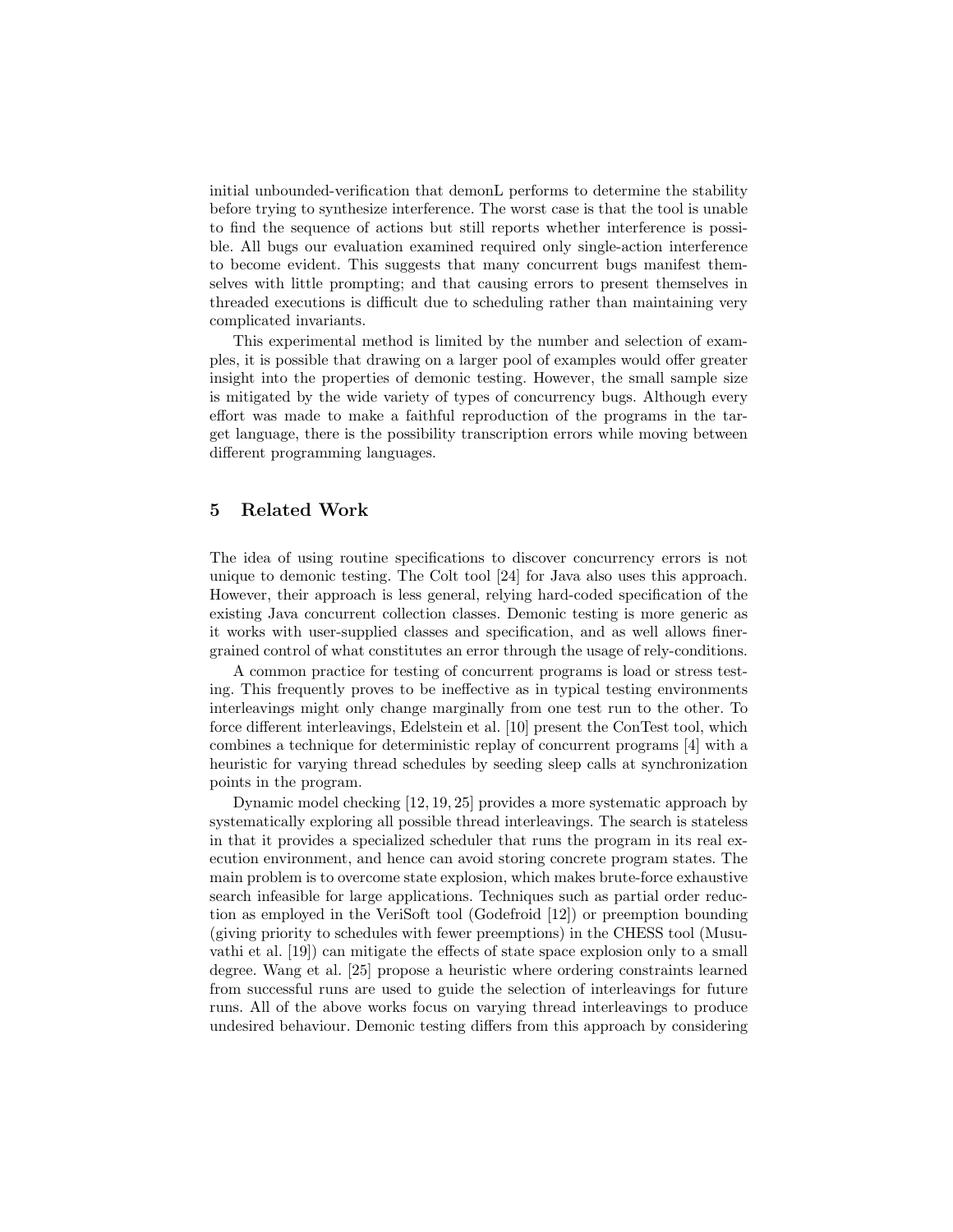the routines in a program and finding sequences which lead to the violation of a program invariant, avoiding an exhaustive search of interleavings.

A number of works use combinations of dynamic and symbolic analyses to improve testing of concurrent programs. Sen and Agha [23] use a combination of concrete and symbolic execution, termed concolic execution, to test multithreaded Java programs with the tool jCUTE. Symbolic execution produces input values that guide the concrete execution to alternate paths; concrete execution guides the symbolic computation along a concrete path to concretize any values that cannot be handled by a constraint solver. Besides producing alternate input values, their technique also systematically generates thread schedule variations such that potentially all causal structures of a concurrent program can be explored. Sen [22] introduces RaceFuzzer, an algorithm which uses race warnings from race detection tools to create problematic interleavings during testing in order to eliminate false positives automatically. Park et al. [21] propose CTrigger, a testing tool to expose atomicity violation bugs. The tool analyzes traces to find unserializable interleavings then these interleavings are explored during testing to expose bugs. Kundu, Ganai, and Wang [14] present a framework that combines conventional testing with symbolic analysis. A test harness invokes the program with random test values. Concrete traces are relaxed into concurrent trace programs, which capture all linearizations of events that respect the control flow of the program. The concurrent trace programs are then symbolically verified. All these techniques combine in some way the dynamic execution of programs with symbolic computation and verification, and most closely resemble the work presented in this paper. However, they, like all other related work shown, are not able to achieve truly modular testing of concurrent software; they all depend on multithreaded executions or traces.

Contracts have been used successfully in unit testing of sequential software [18], where they can provide test oracles and filter inputs for random testing. Araujo et al. [1] evaluate the use of contracts in a concurrent setting, based on an extension of the JML [15] contract semantics. They found contracts as test oracles effective in finding and diagnosing concurrency-related faults on an industrial case study in Java/JML. In contrast to this work, demonic testing emphasizes the use of contracts also for symbolic analyses, in addition to test oracles.

Rely-guarantee reasoning has been applied in testing of concurrent programs. Dingel [8] uses the state exploration tool VeriSoft [12] for rely-guarantee verification of  $C/C++$  components. The component code is executed in parallel with an environment which generates initial states, monitors the component execution, and generates responses. If a program step is found to violate one of the guarantees, a flaw is found. Blundell et al. [3] use labelled transition systems to model the behaviour of components, whereas demonic testing works directly on source code. Assumptions on the model-level are used as environments in which individual components are executed. The execution results in traces which are in turn checked against the guarantees of the model. Failure of a check suggests an incompatibility between a model and its implementation.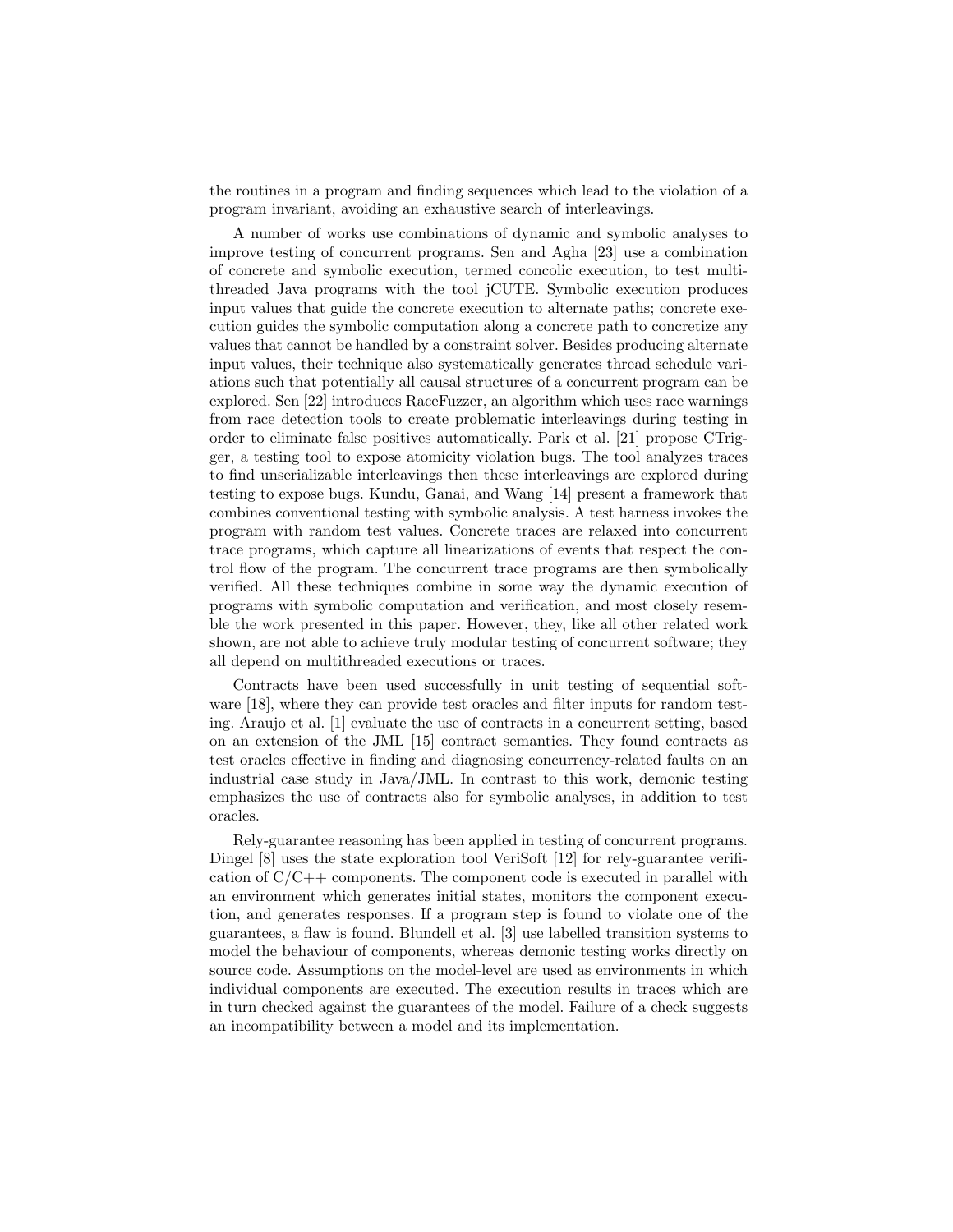# 6 Conclusion

Until recently, the testing of concurrent systems has generally been regarded as inferior to static approaches. The realization that purely static reasoning also faces problems of scalability or precision when applied to concurrent systems has led to a more pragmatic assessment, leaving testing its due place, as evidenced by the approaches reviewed in the previous section.

Unlike many of these approaches, which are only suitable for testing entire systems, demonic testing can be applied to the important problem of unit testing for concurrent programs. Through its combination of dynamic and symbolic techniques, demonic testing provides two significant benefits over other proposals. First, it leverages available testing tools for sequential programs, which it uses as an essential part of its architecture. Second, instead of searching the state space of thread interleavings, demonic testing uses program synthesis as a constructive means to find problematic thread interference. If a test fails, a test case and a problematic sequence of interactions is available for analysis.

### Acknowledgments

The research leading to these results has received funding from the European Research Council under the European Union's Seventh Framework Programme (FP7/2007-2013) / ERC Grant agreement no. 291389, the Hasler Foundation, and ETH (ETHIIRA). Earlier work has also benefited from grants from the Swiss National Foundation and Microsoft (Multicore award).

### References

- 1. W. Araujo, L. Briand, and Y. Labiche. On the effectiveness of contracts as test oracles in the detection and diagnosis of race conditions and deadlocks in concurrent object-oriented software. In Proc. ESEM'11. IEEE Computer Society, 2011.
- 2. M. Barnett, B. E. Chang, R. Deline, B. Jacobs, and K. R. M. Leino. Boogie: A modular reusable verifier for object-oriented programs. In Proc. FMCO'05, number 4111 in Lecture Notes in Computer Science, pages 364–387. Springer, 2006.
- 3. C. Blundell, D. Giannakopoulou, and C. S. Pǎsǎreanu. Assume-guarantee testing. In Proc. SAVCBS'05. ACM, 2005.
- 4. J.-D. Choi and H. Srinivasan. Deterministic replay of Java multithreaded applications. In Proc. SPDT'98, pages 48–59. ACM, 1998.
- 5. Code contracts. http://research.microsoft.com/en-us/projects/contracts/, 2011.
- 6. Collection of Concurrency Bugs. http://www.eecs.umich.edu/~jieyu/bugs. html, 2011.
- 7. Demonic test case downloads. http://se.inf.ethz.ch/people/west/ demonic-cases/, 2011.
- 8. J. Dingel. Computer-assisted assume/guarantee reasoning with VeriSoft. In Proc. ICSE'03, pages 138–148. IEEE Computer Society, 2003.